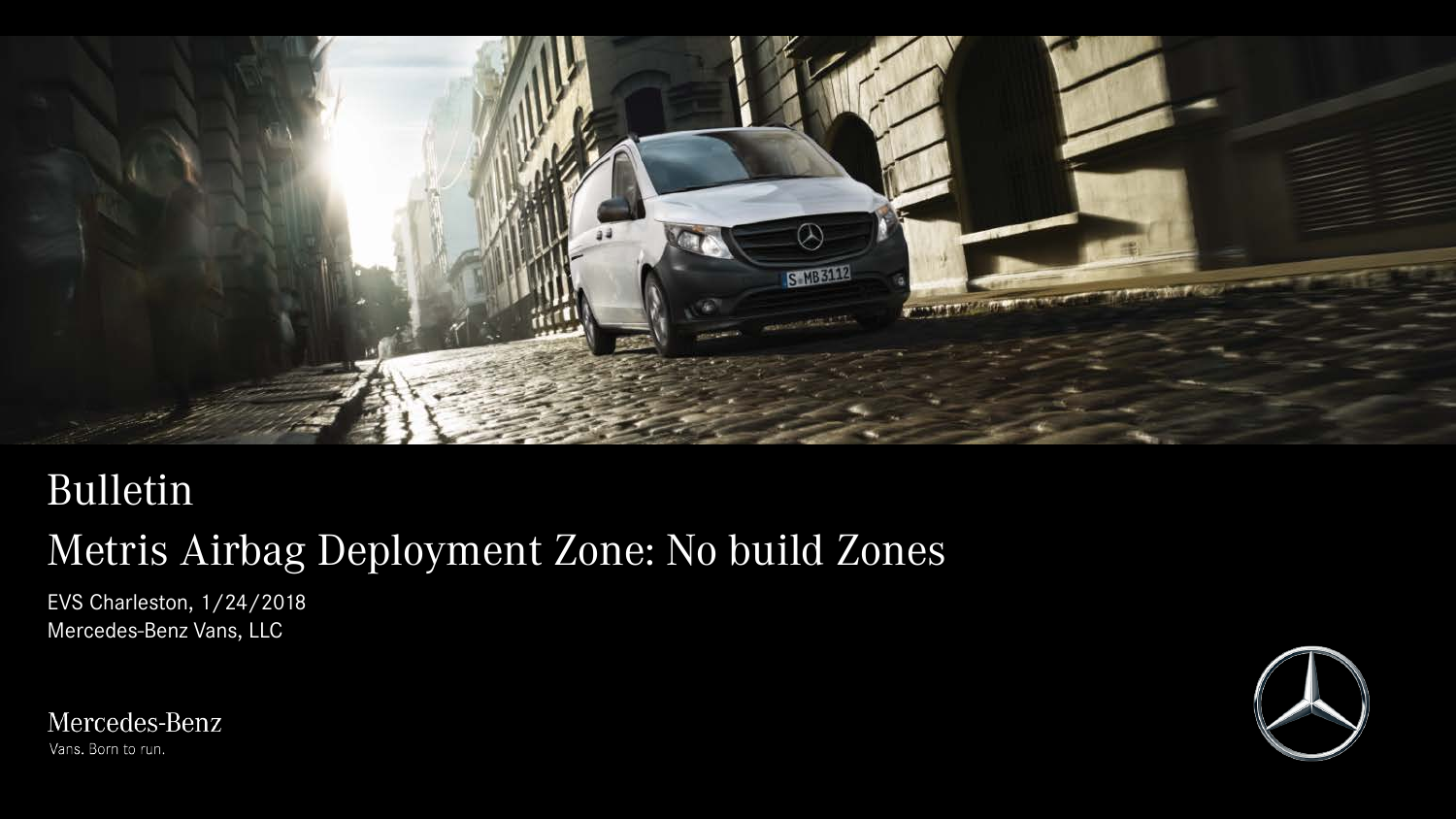### Notice

Mercedes-Benz Vans, LLC does not warrant the accuracy of the information contained in this bulletin and reserves the right to modify or append this bulletin without prior notification. Mercedes-Benz disclaims all liability associated with the provision of this bulletin.

This bulletin is not intended to serve as a work instruction, but merely to provide some helpful information for Upfitters to take into consideration before retrofitting or modifying a Mercedes-Benz Metris Van.

Prior to making any modification to or installing any equipment in or on a Mercedes-Benz Metris, you should review and ensure compliance with all applicable laws and regulations, consult with Vans Engineering Support for Upfitter Management for additional and updated information, and read the Body & Equipment Guidelines for Metris Model Series 447.

### Upfitter Management Vans Contacts:

For information or Upfitter inquiries please submit a request via our website: [www.upfitterportal.com](http://www.upfitterportalcom/)

Mercedes-Benz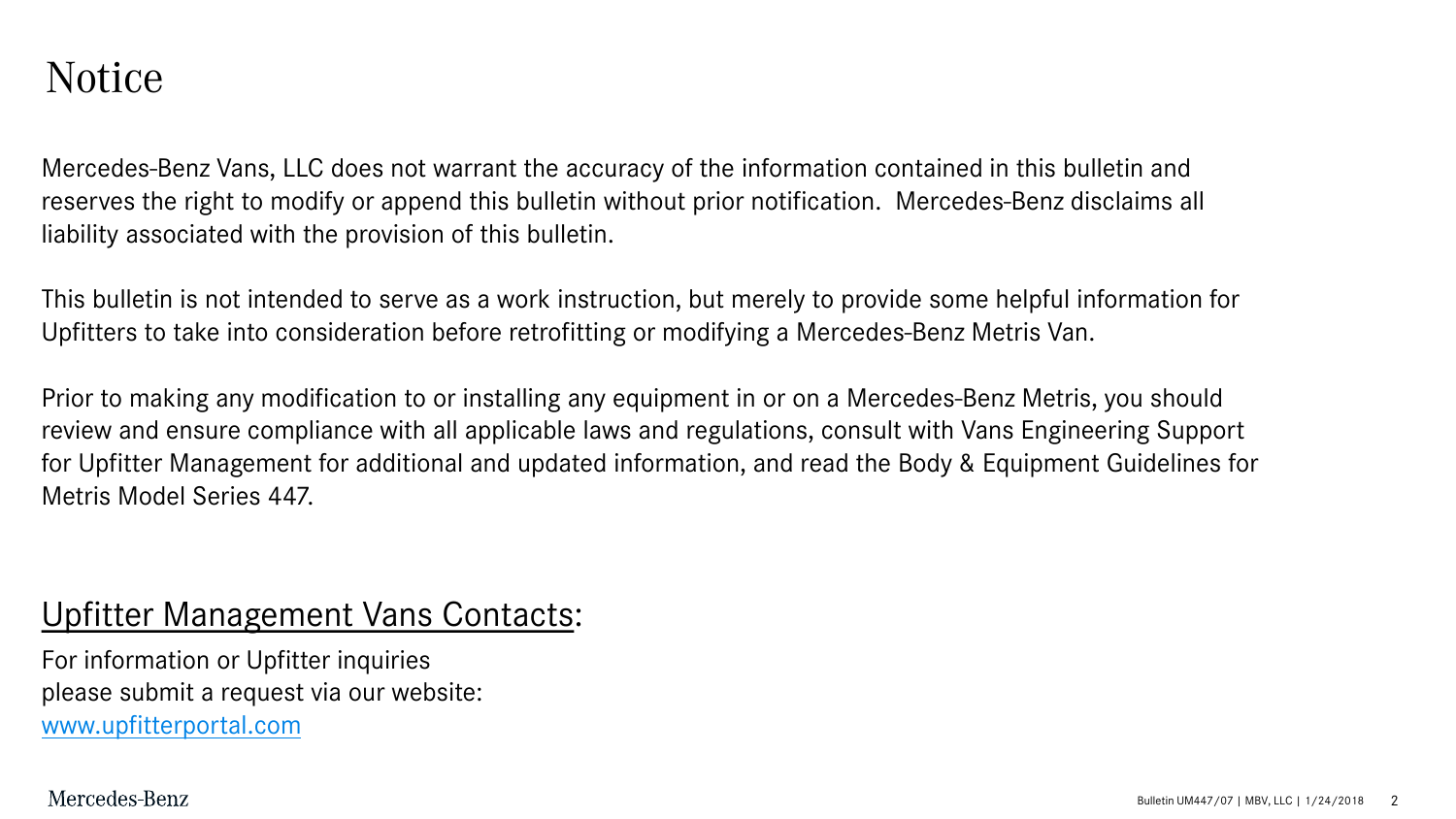# Metris Airbag Deployment Zone: No build Zones Technical Bulletin

#### **Introduction:**

The purpose of this bulletin is to inform all alterers & special equipment manufacturers planning to modify Metris model year 2016 & newer vehicles with equipment potentially interfering with the window airbags. The side curtain airbags deploy along the left and right side of the roof liner from the D-Pillar to the A-Pillar to protect occupants in all three rows of the vehicle. It is imperative that aftermarket installations to the interior of the Metris do not interfere with the deployment zone of the side curtain airbags.

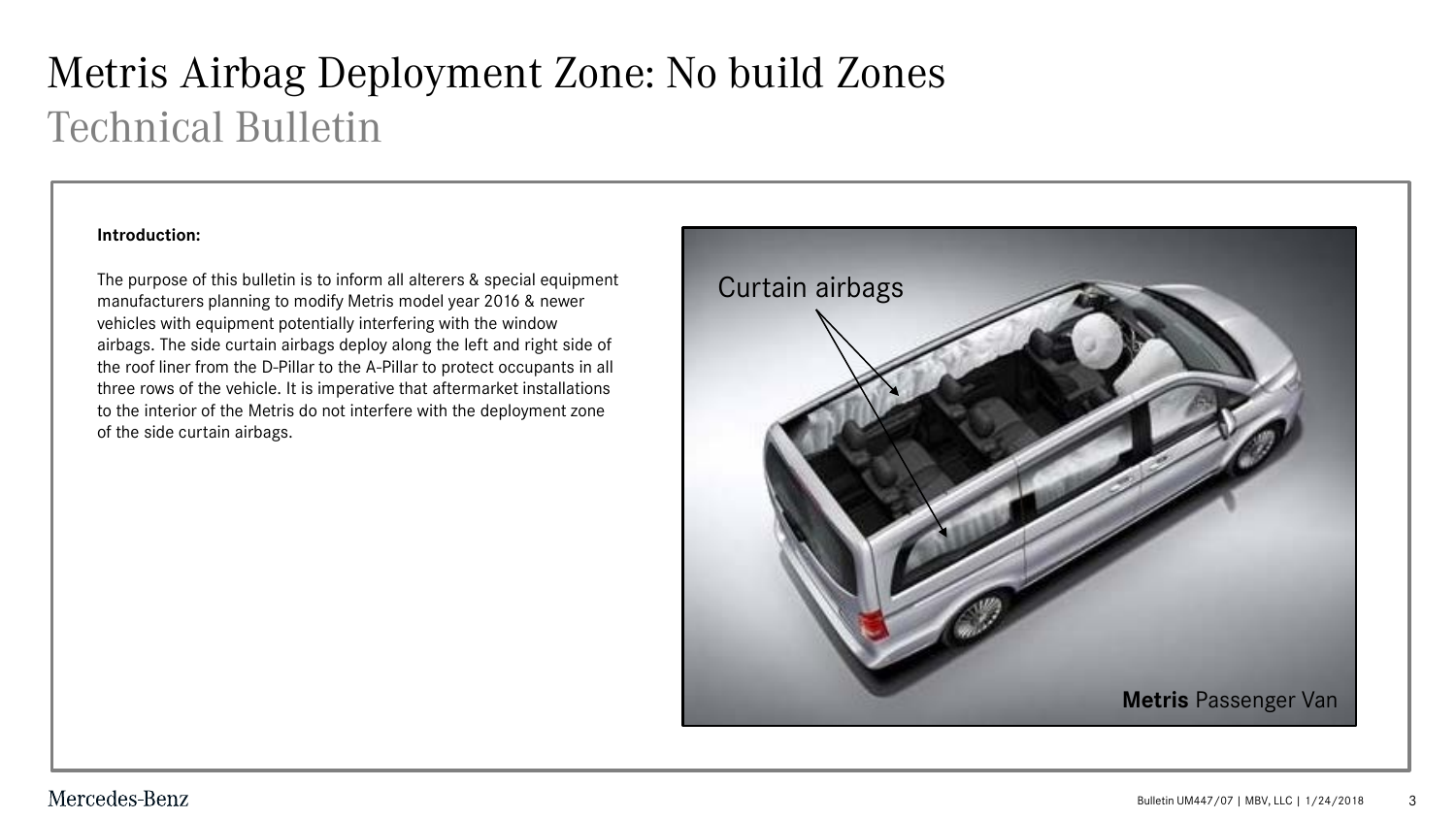# Metris Airbag Deployment Zone: No build Zones Technical Bulletin

#### **Overview:**

Airbag Deployment Zone 1 (red) and Zone 2 (green). Both Zones are described as "no build Zones".